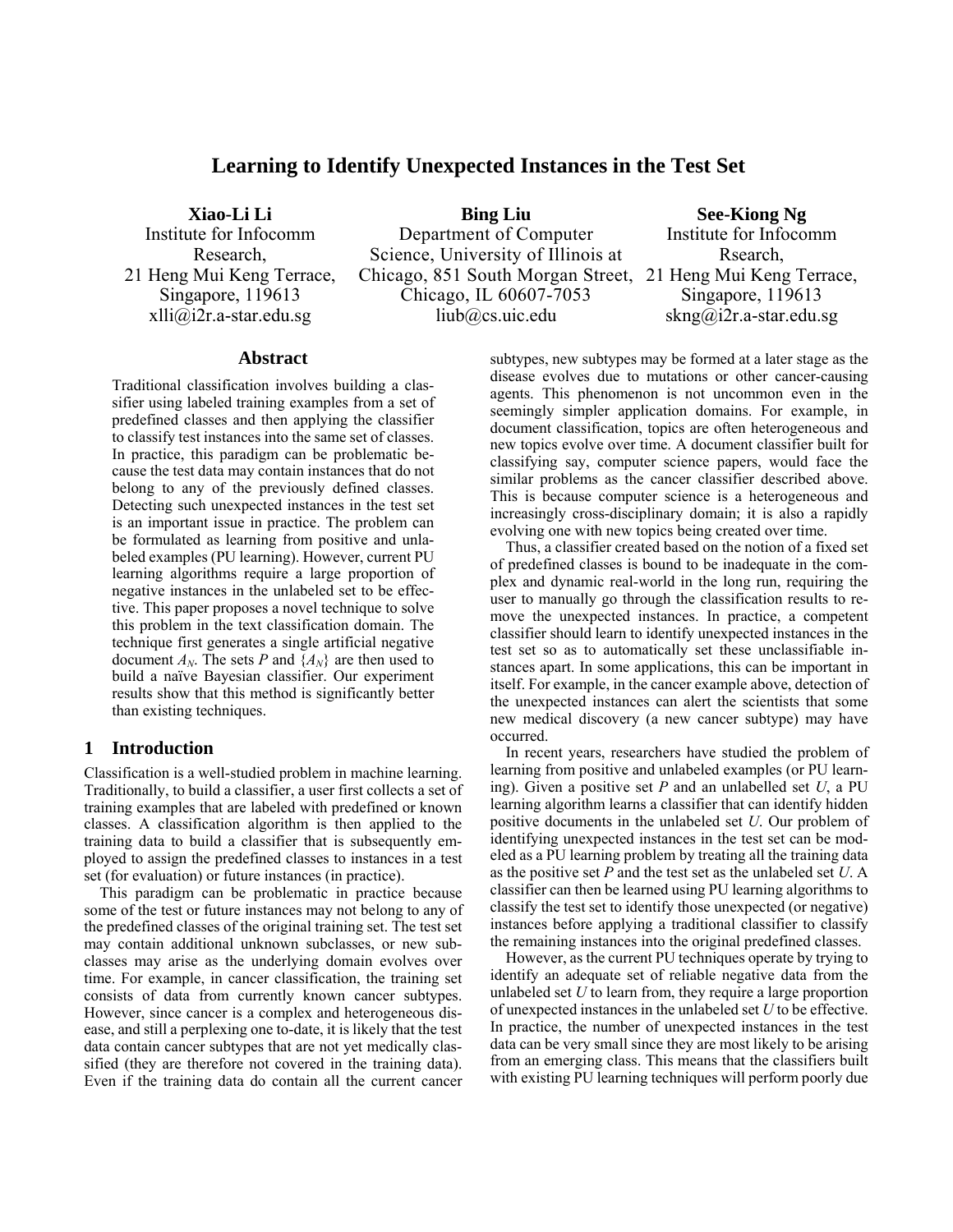to the small number of unexpected (negative) instances in *U*.

In this paper, we propose a novel technique called LGN (PU *L*earning by *G*enerating *N*egative examples), and we study the problem using text classification. LGN uses an entropy-based method to generate a single artificial negative document  $A_N$  based on the information in *P* and *U*, in which the features' frequency distributions correspond to the degrees of "negativeness" in terms of their respective entropy values. A more accurate classifier (we use the naïve Bayesian method) can be built to identify unexpected instances with the help of the artificial negative document *AN*,. Experimental results on the benchmark 20 Newsgroup data showed that LGN outperforms existing methods dramatically.

## **2 Related Work**

PU learning was investigated by several researchers in recent years. A study of PAC learning from positive and unlabeled examples under the statistical query model was given in [Denis, 1998]. [Liu *et al.*, 2002] reported sample complexity results and showed how the problem may be solved.

Subsequently, a number of practical algorithms [Liu *et al*., 2002; Yu *et al*., 2002; Li and Liu, 2003] were proposed. They all conformed to the theoretical results in [Liu *et al*., 2002] following a two-step strategy: (1) identifying a set of reliable negative documents from the unlabeled set; and (2) building a classifier using EM or SVM iteratively. Their specific differences in the two steps are as follows. S-EM proposed in [Liu *et al*., 2002] is based on naïve Bayesian classification and the EM algorithm [Dempster, 1977]. The main idea was to first use a spying technique to identify some reliable negative documents from the unlabeled set, and then to run EM to build the final classifier. PEBL [Yu *et al*., 2002] uses a different method (1-DNF) to identify reliable negative examples and then runs SVM iteratively to build a classifier.

More recently, [Li and Liu, 2003] reported a technique called Roc-SVM. In this technique, reliable negative documents are extracted by using the information retrieval technique Rocchio [Rocchio, 1971], and SVM is used in the second step. In [Fung *et al.*, 2005], a method called PN-SVM is proposed to deal with the situation when the positive set is small. All these existing methods require that the unlabeled set have a large number of hidden negative instances. In this paper, we deal with the opposite problem, i.e. the number of hidden negative instances is very small.

Another line of related work is learning from only positive data. In [Scholkopf, 1999], a one-class SVM is proposed. It was also studied in [Manevitz and Yousef, 2002] and [Crammer, 2004]. One-class SVM builds a classifier by treating the training data as the positive set *P*. Those instances in test set that are classified as negative by the classifier can be regarded as unexpected instances. However, our experiments show that its results are poorer than PU learning, which indicates that unlabeled data helps classification.

## **3 The Proposed Algorithm**

Given a training set  $\{c_i\}$  ( $i = 1, 2, ..., n$ ) of multiple classes, our target is to automatically identify those unexpected instances in test set *T* that do not belong to any of the training classes  $c_i$ . In the next subsection (Section 3.1), we describe a baseline algorithm that directly applies PU learning techniques to identify unexpected instances. Then, in Section 3.2, we present our proposed LGN algorithm.

#### **3.1 Baseline Algorithms: PU Learning**

To recapitulate, our problem of identifying unexpected instances in the test set can be formulated as a PU learning problem as follows. The training instances of all classes are first combined to form the positive set *P*. The test set *T* then forms the unlabeled set *U*, which contains both positive instances (i.e., those belonging to training classes  $c_i$ ) and negative/unexpected instances in *T* (i.e., those not belonging to any training class  $c_i$ ). Then, PU learning techniques can be employed to build a classifier to classify the unlabeled set *U* (test set *T*) to identify negative instances in *U* (the unexpected instances). Figure 1 gives the detailed framework for generating baseline algorithms based on PU learning techniques.

- 1.  $UE = \Phi$ ;
- 2.  $P = \text{training examples from all classes (treated as positive)}$ :
- 3.  $U = T$  (test set, ignore the class labels in *T* if present);
- 4. Run an existing PU learning algorithm with *P* and *U* to build a classifier *Q*;
- 5. **For** each instance  $d_i \in U$  (which is the same as *T*)
- 6. Use a classifier *Q* to classify *di*
- 7. **If** *di* is classified as negative **then**
- 8.  $UE = UE \cup \{d_i\};$
- 9. output *UE*

**Figure 1.** Directly applying existing PU learning techniques

 In the baseline algorithm, we use a set *UE* to store the negative (unexpected) instances identified. Step 1 initializes *UE* to the empty set, while Steps 2-3 initialize the positive set *P* and unlabeled set *U* as described above. In Step 4, we run an existing PU learning algorithm (various PU learning techniques can be applied to build different classifiers) to construct a classifier *Q*. We then employ the classifier *Q* to classify the test instances in *U* in Steps 5 to 8. Those instances that are classified by *Q* as negative class are added to *UE* as unexpected instances. After we have iterated through all the test instances, Step 9 outputs the unexpected set *UE*.

#### **3.2 The Proposed Technique: LGN**

In traditional classification, the training and test instances are drawn independently according to some fixed distribution *D* over  $X \times Y$ , where *X* denotes the set of possible documents in our text classification application, and  $Y = \{c_1, c_2, ..., c_n\}$ denotes the known classes. Theoretically, for each class *ci*, if its training and test instances follow the same distribution, a classifier learned from the training instances can be used to classify the test instances into the *n* known classes.

In our problem, the training set *Tr* with instances from classes  $c_1, c_2, ..., c_n$  are still drawn from the distribution *D*. However, the test set *T* consists of two subsets, *T.P* (called *positive instances* in *T*) and *T.N* (called *unexpected / negative instances* in *T*). The instances in *T.P* are independently drawn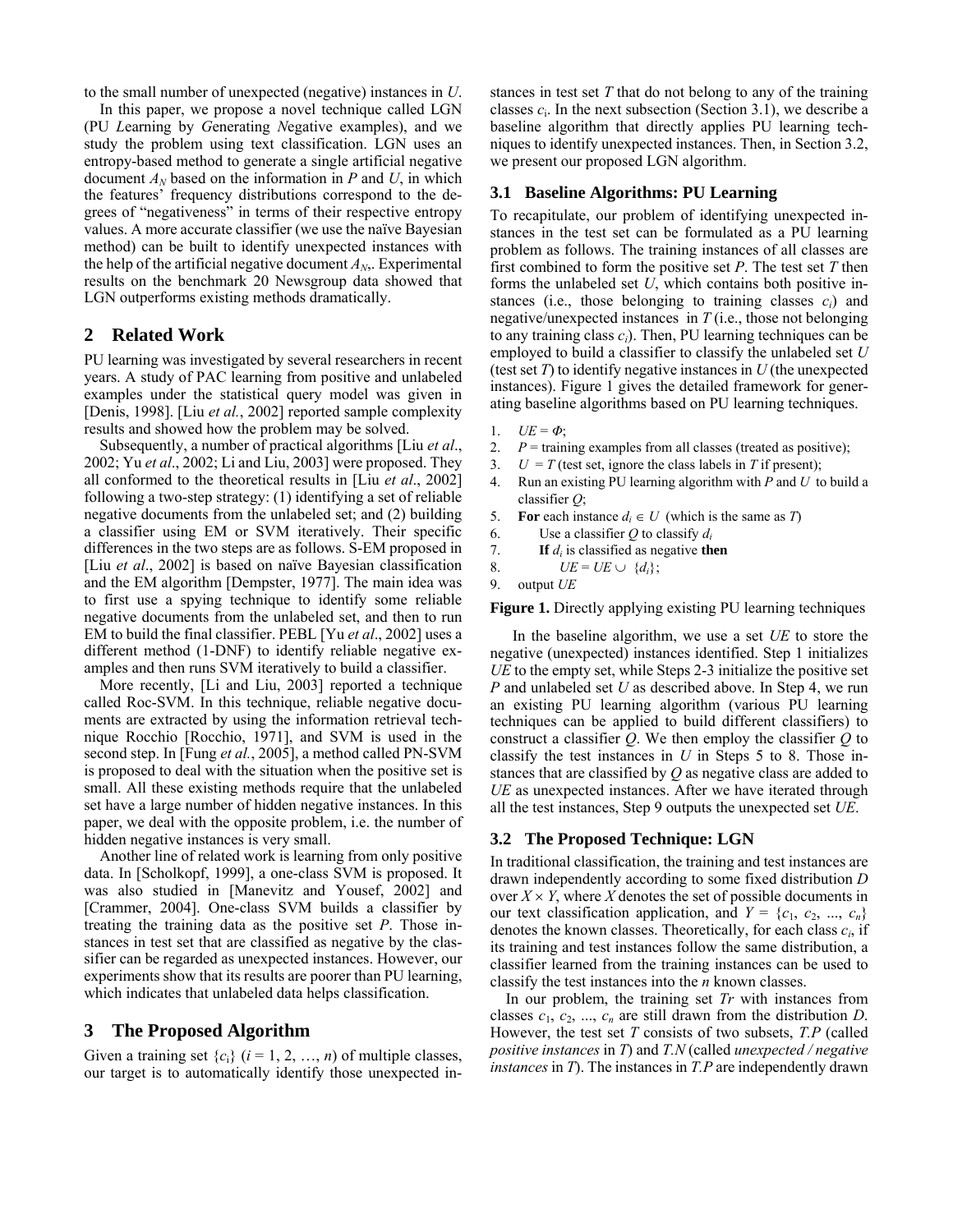from *D*, but the instances in *T.N* are drawn from an unknown and different distribution  $D<sub>u</sub>$ . Our objective is to identify all the instances drawn from this unknown distribution *Du*, or in other words to identify all the hidden instances in *T.N*.

Let us now formally reformulate this problem as a two-class classification problem without labeled negative training examples. We first rename the training set *Tr* as the positive set *P* by changing every class label  $c_i \in Y$  to "+" (the positive class). We then rename the test set *T* as the unlabeled set *U*, which comprises both hidden positive instances and hidden unexpected instances. The unexpected instances in *U* (or *T*) are now called *negative instances* with the class label "−" (bear in mind that there are many hidden positive instances in *U*). A learning algorithm will select a function *f* from a class of functions  $F: X \to \{+, -\}$  to be used as a classifier that can identify the unexpected (negative) instances from *U*. The problem here is that there are no labeled negative examples for learning. Thus, it becomes a problem of *learning from positive and unlabeled examples* (PU learning). As discussed in the previous section, this problem has been studied by researchers in recent years, but existing PU techniques performed poorly when the number of negative (unexpected) instances in *U* is very small. To address this, we will propose a technique to generate artificial negative documents based on the given data.

Let us analyze the problem from a probabilistic point of view. In our text classification problem, documents are commonly represented by frequencies of words  $w_1, w_2, ..., w_{|v|}$ that appear in the document collection, where *V* is called the *vocabulary*. Let *w*+ represent a positive word feature that characterizes the instances in *P* and let *w*- represent a negative feature that characterizes negative (unexpected) instances in *U*. If *U* contains a large proportion of positive instances, then the feature  $w_+$  will have similar distribution in both *P* and *U*. However, for the negative feature *w*- , its probability distributions in the set *P* and *U* are very different. Our strategy is to exploit this difference to generate an effective set of artificial negative documents *N* so that it can be used together with the positive set *P* for a classifier training to identify negative (unexpected) documents in *U* accurately.

Given that we use the naïve Bayesian framework in this work, before going further, we now introduce naïve Bayesian classifier for text classification.

#### **NAÏVE BAYESIAN CLASSIFICATION**

Naïve Bayesian (NB) classification has been shown to be an effective technique for text classification [Lewis, 1994; McCallum and Nigam, 1998]. Given a set of training documents *D*, each document is considered an ordered list of words. We use  $w_{d_k k}$  to denote the word in position  $k$  of document  $d_i$ , where each word is from the vocabulary  $V =$  $\{w_1, w_2, ..., w_{|V|}\}.$  The vocabulary is the set of all words we consider for classification. We also have a set of predefined classes,  $C = \{c_1, c_2, ..., c_{|C|}\}\$ . In order to perform classification, we need to compute the posterior probability,  $Pr(c_i|d_i)$ , where  $c_i$  is a class and  $d_i$  is a document. Based on the Bayesian probability and the multinomial model, we have

$$
Pr(c_j) = \frac{\sum_{i=1}^{|D|} Pr(c_j | d_i)}{|D|}
$$
 (1)

and with Laplacian smoothing,

$$
Pr(w_i | c_j) = \frac{1 + \sum_{i=1}^{|D|} N(w_i, d_i) Pr(c_j | d_i)}{|V| + \sum_{s=1}^{|V|} \sum_{i=1}^{|D|} N(w_s, d_i) Pr(c_j | d_i)}
$$
(2)

where  $N(w_t, d_i)$  is the count of the number of times that the word  $w_t$  occurs in document  $d_i$  and  $Pr(c_i|d_i) \in \{0,1\}$  depending on the class label of the document.

Finally, assuming that the probabilities of the words are independent given the class, we obtain the NB classifier:

$$
Pr(c_j | d_i) = \frac{Pr(c_j) \prod_{k=1}^{|d_i|} Pr(w_{d_i,k} | c_j)}{\sum_{r=1}^{|C|} Pr(c_r) \prod_{k=1}^{|d_i|} Pr(w_{d_i,k} | c_r)}
$$
(3)

In the naive Bayesian classifier, the class with the highest  $Pr(c_i|d_i)$  is assigned as the class of the document.

#### **GENERATING NEGATIVE DATA**

In this subsection, we present our algorithm to generate the negative data. Given that in a naïve Bayesian framework, the conditional probabilities  $Pr(w_t|-\)$  (Equation (2)) are computed based on the accumulative frequencies of all the documents in the negative class, a single artificial negative instance  $A_N$ would work equally well for Bayesian learning. In other words, we need to generate the negative document  $A_N$  in such a way to ensure  $Pr(w_{+}|+) - Pr(w_{+}|-) > 0$  for a positive feature *w*+ and  $Pr(w|+) - Pr(w|-) < 0$  for a negative feature *w*.. We use an entropy-based method to estimate if a feature  $w_i$  in  $U$ has significantly different conditional probabilities in *P* and in *U* (i.e,  $(Pr(w_i|+)$  and  $Pr(w_i|-))$ ). The entropy equation is:

$$
entropy(w_i) = -\sum_{c \in \{+, -\}} Pr(w_i \mid c) * log(Pr(w_i \mid c)) \tag{4}
$$

The entropy values show the relative discriminatory power of the word features: the bigger a feature's entropy is, the more likely it has similar distributions in both *P* and *U* (i.e. less discriminatory). This means that for a negative feature *w*-, its entropy *entropy* $(w)$  is small as  $Pr(w|-)$   $(w_1)$  mainly occurring in *U*) is significantly larger than  $Pr(w|+)$ , while *entropy*( $w_+$ ) is large as Pr( $w_+$ |+) and Pr( $w_+$ |-) are similar. The entropy (and its conditional probabilities) can therefore indicate whether a feature belongs to the positive or the negative class. We generate features for  $A_N$  based on the entropy information, weighted as follows:

$$
q(w_i) = 1 - \frac{entropy(w_i)}{\max_{j=1,2\ldots,|\mathcal{V}|} (entropy(w_j))}
$$
 (5)

If  $q(w_i)=0$ , it means that  $w_i$  uniformly occurs in both *P* and *U* and we therefore do not generate  $w_i$  in  $A_N$ . If  $q(w_i) = 1$ , we can be almost certain that  $w_i$  is a negative feature and we generate it for  $A_N$ , based on its distribution in U. In this way, those features that are deemed more discriminatory will be generated more frequently in  $A_N$ . For those features with  $q(w_i)$ between the two extremes, their frequencies in  $A_N$  are generated proportionally.

We generate the artificial negative document  $A_N$  as follows. Given the positive set *P* and the unlabeled set *U*, we compute each word feature's entropy value. The feature's frequency in the negative document  $A_N$  is then randomly generated following a Gaussian distribution according to  $q(w_i)$  = 1-*entropy*( $w_i$ )/*max*(*entropy*( $w_i$ ),  $w_i \in V$ ). The detailed algorithm is shown in Figure 2.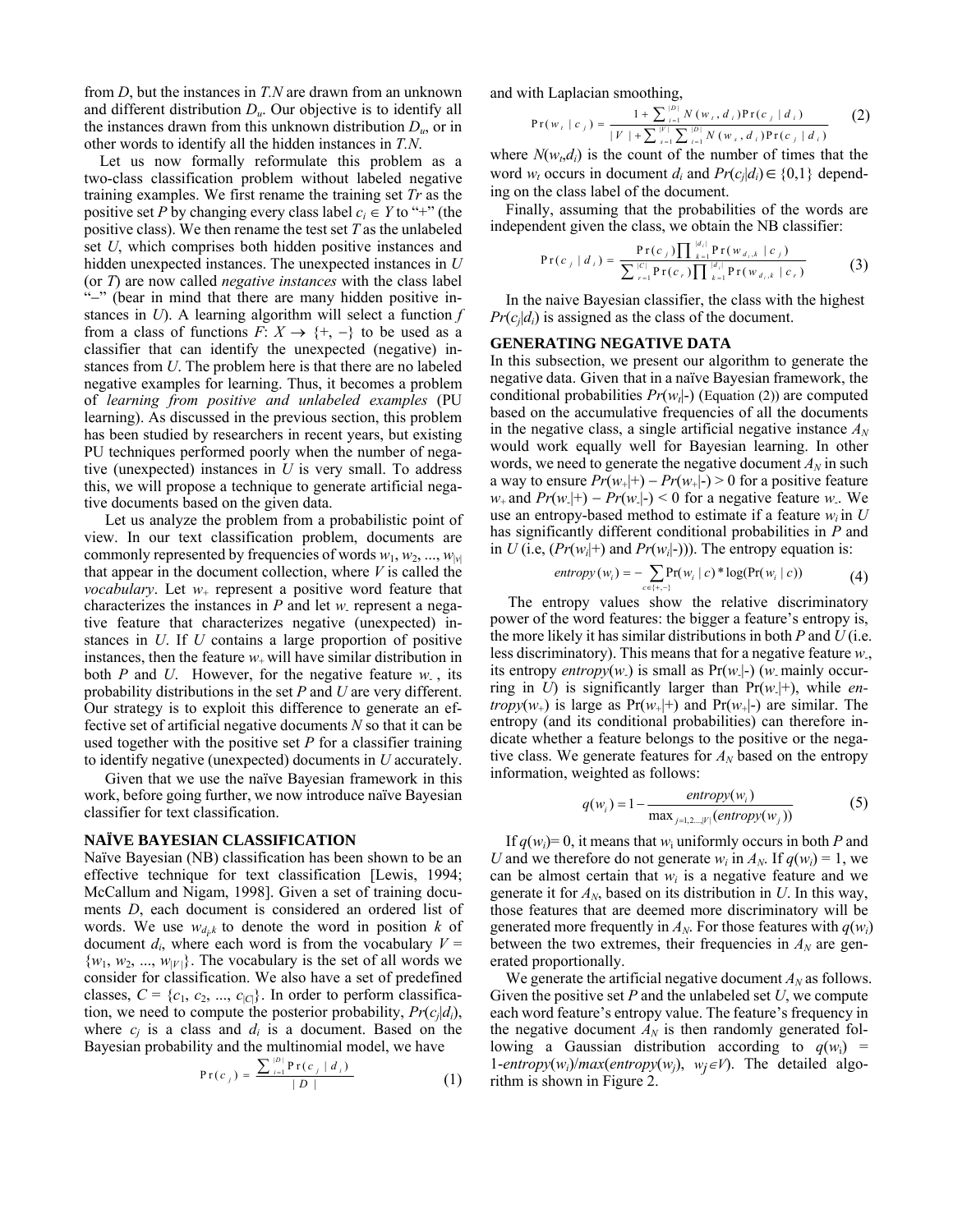- 1.  $A_N = \Phi$ ;
- 2.  $P = \text{training documents from all classes (treated as positive)};$
- 3.  $U = T$  (test set, ignore the class labels in *T* if present);
- 4. **For** each feature  $w_i \in U$
- 5. Compute the frequency of  $w_i$  in each document  $d_k$  freq( $w_i$ ), *d<sub>k</sub>*), *d<sub>k</sub>* ∈ *U*;

6. Let mean 
$$
\mu_{w_i} = \frac{\sum_{a_i \in D_{w_i}} freq(v_i, d_k)}{|D_{w_i}|}
$$
, where  $D_{w_i}$  is the set of documents in containing  $w_i$ .

7. Let variance 
$$
\sigma_{w_i}^2 = \frac{1}{(|D_{w_i}| - 1)} \sum_{d_k \in D_{w_i}} (freq(w_i, d_k) - \mu_{w_i})^2
$$
;

- 8. **For** each feature  $w_i \in V$
- 9. Compute *Pr*(w*i*|+), *Pr*(w*i* |-) using Equation (2) assuming that all the documents in *U* are negative;

10. Let 
$$
entropy(w_i) = -\sum_{c \in \{+, -\}} Pr(w_i \mid c)^* log(Pr(w_i \mid c))
$$
;

- 11. Let  $m = \max(entropy(w_i)), j = 1, ..., |V|;$
- 12. **For** each feature  $w_i \in V$

13. 
$$
q(w_i) = 1 - \frac{entropy(w_i)}{}
$$
;

14. **For** 
$$
j = 1
$$
 to  $\lceil |D_{w_i}| * q(w_i) \rceil$   
\n15. Generate a frequency *few*(*w<sub>i</sub>*), using the Gaussian distribution  
\n
$$
\frac{1}{\mu_{w_i} \sqrt{2\pi}} e^{-\frac{(x-\mu_{w_i})^2}{2\sigma_{w_i}^2}}
$$
\n16.  $A_N = A_N \cup \{(w_i, \text{few}(w_i))\}$ 

17. Output 
$$
A_N
$$

**Figure 2.** Generating the negative document  $A_N$ 

In the algorithm, Step 1 initializes the negative document  $A_N$  (which consists of a set of feature-frequency pairs) to the empty set while Steps 2 and Step 3 initialize the positive set *P*  and the unlabeled set *U*. From Step 4 to Step 7, for each feature  $w_i$  that appeared in  $U$ , we compute its frequency in each document, and then calculate the frequency mean and variance in those documents  $D_{w_i}$  that contain  $w_i$ . These information are used to generate  $A_N$  later. From Step 8 to Step 10, we compute the entropy of  $w_i$  using  $Pr(w_i|+)$  and  $Pr(w_i|-)$ (which are computed using Equation  $(2)$  by assuming that all the documents in *U* are negative). After obtaining the maximal entropy value in Step 11, we generate the negative document  $A_N$  in Steps 12 to 16. In particular, Step 13 computes  $q(w_i)$ , which shows how "negative" a feature  $w_i$  is in terms of how different the *w*i's distributions in *U* and in *P* are — the bigger the difference, the higher the frequency with which we generate the feature. Steps 14 to 16 is an inner loop and  $|D_{w_i}|^* q(w_i)$  decides the number of times we generate a frequency for word  $w_i$ . Thus, if  $q(w_i)$  is small, it means that  $w_i$ has occurred in both *P* and *U* with similar probabilities, and we generate fewer  $w_i$ . Otherwise,  $w_i$  is quite likely to be a negative feature and we generate it with a distribution similar to the one in *U*. In each iteration, Step 15 uses a Gaussian distribution with corresponding  $\mu_{w_i}$  and  $\sigma_{w_i}$  to generate a frequency  $fnew(w_i)$  for  $w_i$ . Step 16 places the pair  $(w_i)$ , *fnew*( $w_i$ ) into the negative document  $A_N$ . Finally, Step 17 outputs our generated negative set  $A_N$ . Note that the frequency for each feature  $w_i$  in  $A_N$  may not of an integer value as it is generated by a Gaussian distribution.  $A_N$  is essentially a randomly generated aggregated document that summarizes

the unlabelled data set, but with the features indicative of positive class dramatically reduced.

## **BUILDING THE FINAL NB CLASSIFIER**

Finally, we describe how to build an NB classifier with the positive set *P* and the generated single negative document  $A_N$ to identify unexpected document instances. The detailed algorithm is shown in Figure 3.

- 1. *UE* =*Φ*;
- 2. Build a naïve Bayesian classifier *Q* with *P* and {*AN*} using Equations  $(1)$  and  $(2)$ ;
- 3. **For** each document  $d_i \in U$
- 4. Using  $Q$  to classify  $d_i$  using Equation (3);
- 5. **If**  $(Pr(-|d_i) > Pr(+|d_i))$
- 6.  $UE = UE \cup \{d_i\};$
- 7. output *UE;*

**Figure 3.** Building the final NB classifier

*UE* stores the set of unexpected documents identified in *U* (or test set *T*), initialized to empty set in Step 1. In Step 2, we use Equations (1) and (2) to build a NB classifier by computing the prior probabilities  $Pr(+)$  and  $Pr(-)$ , and the conditional probabilities of  $Pr(w_i|+)$  and  $Pr(w_i|-)$ . Clearly,  $Pr(w_i|+)$ and  $Pr(w_i|)$  can be computed based on the positive set *P* and the single negative document  $A_N$  respectively  $(A_N \text{ can be})$ regarded as the average document of a set of virtual negative documents). However, the problem is how to compute the prior probabilities of  $Pr(+)$  and  $Pr(-)$ . It turns out that this is not a major issue  $-$  we can simply assume that we have generated a negative document set that has the same number of documents as the number of documents in the positive set *P*. We will report experimental results that support this in the next section. After building the NB classifier *Q*, we use it to classify each test document in *U* (Steps 3-6). The final output is the *UE* set that stored all the identified unexpected documents in *U*.

## **4 Empirical Evaluation**

In this section, we evaluate our proposed technique LGN. We compare it with both one-class SVM (OSVM, we use LIBSVM [http://www.csie.ntu.edu.tw/~cjlin/libsvm/\)](http://www.csie.ntu.edu.tw/~cjlin/libsvm/) and existing PU learning methods: S-EM [Liu *et al*., 2002], PEBL [Yu *et al*., 2002] and Roc-SVM [Li and Liu, 2003]. S-EM and Roc-SVM are publicly available<sup>1</sup>[.](#page-3-0) We implemented PEBL as it is not available from its authors.

#### **4.1 Datasets**

For evaluation, we used the benchmark 20 Newsgroup collection, which consists of 11997 documents from 20 different UseNet discussion groups. The 20 groups were also categorized into 4 main categories, "computer", "recreation", "science", and "talk". We first perform the following two sets of experiments:

**2-classes**: This set of experiments simulates the case in which the training data has two classes, i.e. our positive set *P* contains two classes. The two classes of data were chosen

<span id="page-3-0"></span> $\frac{1}{1}$ http://www.cs.uic.edu/~liub/LPU/LPU-download.html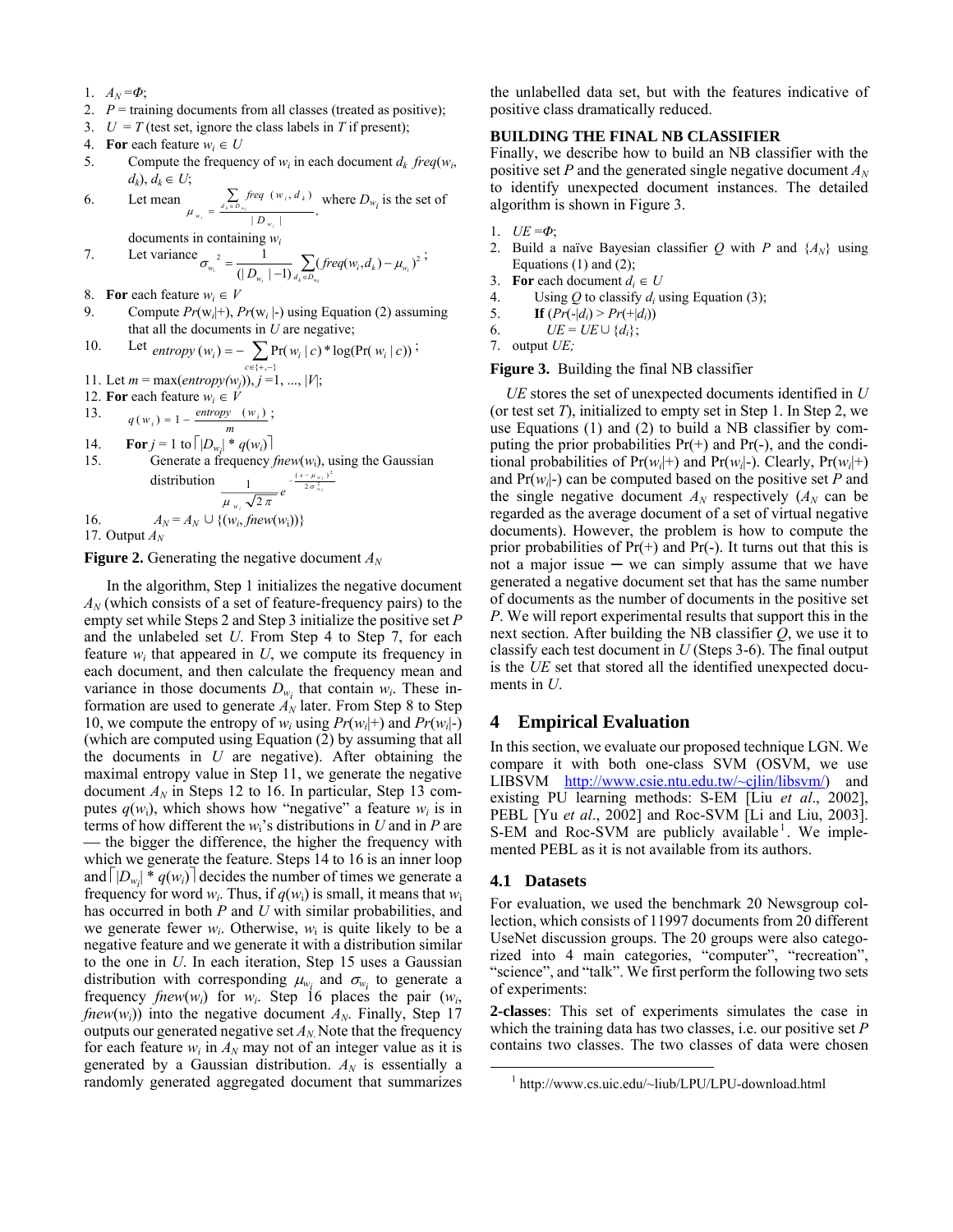from two main categories, "computer" and "science", in which the "computer" group has five subgroups, and the "science" group has four subgroups. Every subgroup consists of 1,000 documents.

Each data set for training and testing is then constructed as follows: The positive documents for both training and testing consist of documents from one subgroup (or class) in "computer" and one subgroup (or class) in "science". This gives us 20 data sets. For each class (or subgroup), we partitioned its documents into two standard subsets: 70% for training and 30% for testing. That is, each positive set *P* for training contains 1400 documents of two classes, and each test set *U* contains 600 positive documents of the same two classes. We then add negative (unexpected) documents to *U*, which are randomly selected from the remaining 18 groups.

In order to create different experimental settings, we vary the number of unexpected documents, which is controlled by a parameter $\alpha$ , a percentage of |U|, i.e., the number of unexpected documents added to *U* is  $\alpha \times |U|$ .

**3-classes**: This set of experiments simulates the case in which the training data has three different classes, i.e. our positive set *P* contains three classes of data. We used the same 20 data sets formed above and added another class to each for both *P* and *U*. The added third class was randomly selected from the remaining 18 groups. For each data set, the unexpected documents in *U* were then randomly selected from the remaining 17 newsgroups. All other settings were the same as for the 2-classes case.

#### **4.2 Experimental Results**

**2-classes**: We performed experiments using all possible *c1* and  $c_2$  combinations (i.e., 20 data sets). For each technique, namely, OSVM, S-EM, Roc-SVM, PEBL and LGN, we performed 5 random runs to obtain the average results. In each run, the training and test document sets from  $c_1$  and  $c_2$  as well as the unexpected document instances from the other 18 classes were selected randomly. We varied  $\alpha$  from 5% to 100%. Table 1 shows the classification results of various techniques in terms of F-score (for negative class) when  $\alpha$  = 5%. The first column of Table 1 lists the 20 different combinations of  $c_1$  and  $c_2$ . Columns 2 to 5 show the results of four techniques OSVM, S-EM, Roc-SVM and PEBL respectively. Column 6 gives the corresponding results of our technique LGN.

We observe from Table 1 that LGN produces the best results consistently for all data sets, achieving an F-score of 77.0% on average, which is 54.8%, 32.8%, 60.2% and 76.5% higher than the F-scores of existing four techniques (OSVM, S-EM, Roc-SVM and PEBL) respectively in absolute terms. We also see that LGN is highly consistent across different data sets. In fact, we have checked the first step of the three existing PU learning techniques and found that most of the extracted negative documents were wrong. As a result, in their respective second steps, SVM and EM were unable to build accurate classifiers due to very noisy negative data. Since the S-EM algorithm has a parameter, we tried different values, but the results were similar.

**Table 1.** Experimental results for  $\alpha = 5\%$ .

| Data Set             | <b>OSVM</b> | $S-EM$ | <b>Roc-SVM PEBL</b> |     | <b>LGN</b> |
|----------------------|-------------|--------|---------------------|-----|------------|
| graphic-crypt        | 22.5        | 46.3   | 17.2                | 0.0 | 82.1       |
| graphic-electro      | 17.9        | 54.1   | 15.8                | 3.5 | 78.0       |
| graphic-med          | 17.2        | 39.0   | 15.3                | 0.0 | 64.9       |
| graphic-space        | 22.2        | 49.5   | 15.7                | 0.0 | 71.7       |
| os-crypt             | 23.6        | 43.1   | 18.3                | 0.0 | 82.8       |
| os-electronics       | 15.9        | 39.6   | 16.3                | 0.0 | 80.2       |
| os-med               | 18.6        | 36.4   | 16.5                | 0.0 | 75.2       |
| os-space             | 20.8        | 40.5   | 17.9                | 0.0 | 78.2       |
| mac.hardware-crypt   | 23.1        | 46.0   | 17.5                | 1.2 | 84.8       |
| mac.hardware-electro | 18.8        | 42.4   | 17.5                | 0.0 | 84.3       |
| mac.hardware-med     | 18.3        | 52.6   | 16.5                | 0.0 | 70.4       |
| mac.hardware-space   | 21.3        | 40.0   | 17.5                | 0.0 | 77.9       |
| ibm.hardware-crypt   | 25.4        | 46.5   | 16.9                | 0.0 | 82.9       |
| ibm.hardware-electro | 19.6        | 47.5   | 17.1                | 1.3 | 82.4       |
| ibm.hardware-med     | 17.4        | 41.9   | 16.4                | 0.0 | 74.5       |
| ibm.hardware-space   | 21.3        | 41.5   | 17.4                | 1.3 | 75.5       |
| windows-crypt        | 22.6        | 54.1   | 17.3                | 2.3 | 82.0       |
| windows-electro      | 19.4        | 48.2   | 16.0                | 0.0 | 76.3       |
| windows-med          | 20.4        | 39.9   | 16.1                | 1.3 | 66.2       |
| windows-space        | 18.3        | 34.4   | 16.4                | 0.0 | 69.8       |
| Average              | 20.2        | 44.2   | 16.8                | 0.5 | 77.0       |

Figure 4 shows the macro-average results of all  $\alpha$  values (from 5% to 100%) for all five techniques in the 2-classes experiments. Our method LGN outperformed all others significantly for  $\alpha \le 60\%$ . When  $\alpha$  was increased to 80% and 100%, Roc-SVM achieved slightly better results than LGN. We also observe that OSVM, S-EM and Roc-SVM outperformed PEBL since they were able to extract more reliable negatives than the 1-DNF method used in PEBL. PEBL needed a higher  $\alpha$  (200%) to achieve similar good results.



**Figure. 4.** The comparison results with different percentages of unexpected documents in *U* in the 2-classes experiments.

**3-classes**: Figure 5 shows the 3-classes results where LGN still performed much better than the methods when the proportion of unexpected documents is small ( $\alpha \leq 60\%$ ) and comparably with S-EM and Roc-SVM when the proportion is larger. OSVM's results are much worse than S-EM, Roc-SVM and LGN when  $\alpha$  is larger, showing that PU learning is better than one-class SVM in the problem. Again, PEBL required a much larger proportion of unexpected documents to produce comparable results.